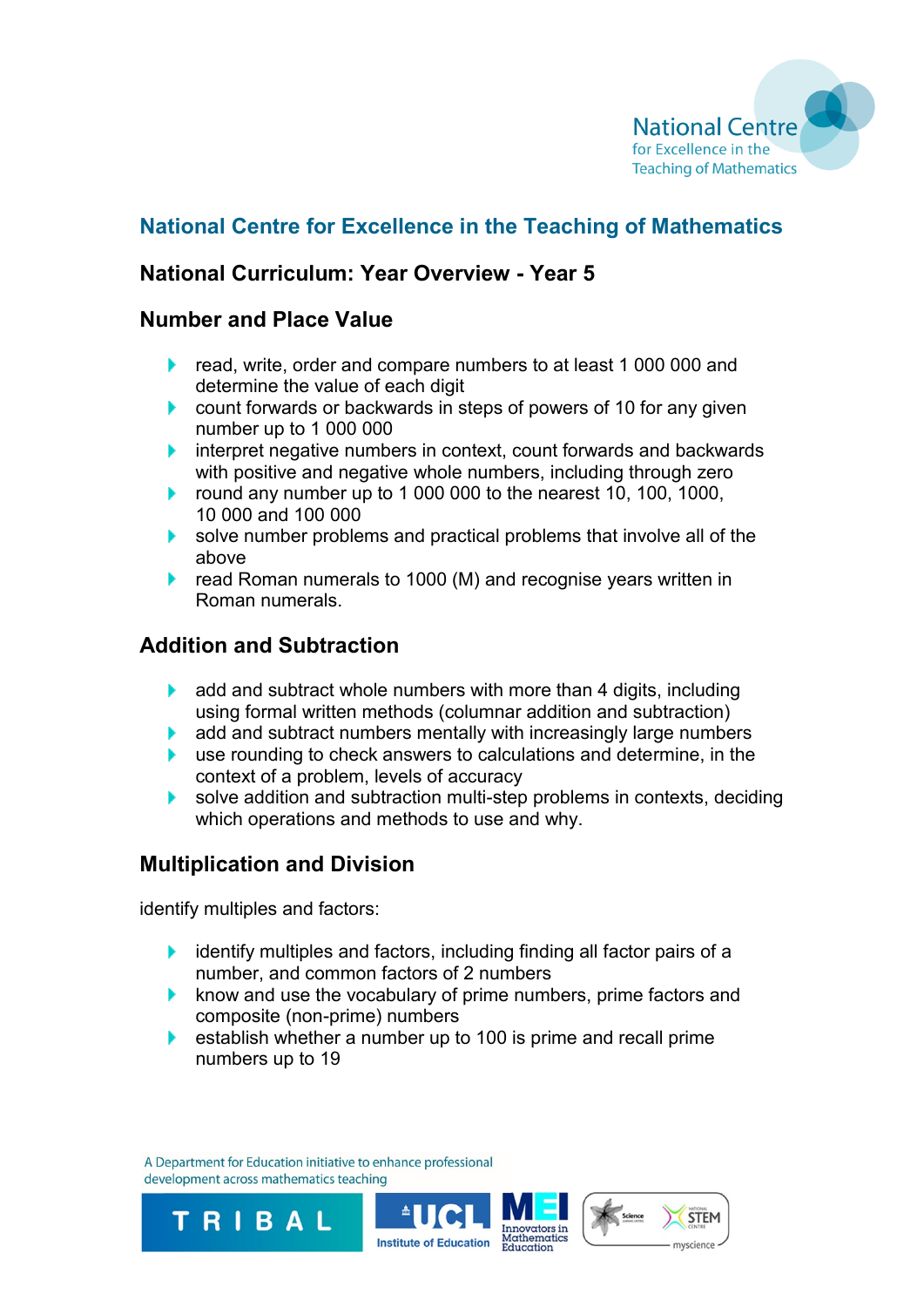

- multiply numbers up to 4 digits by a one- or two-digit number using a Þ. formal written method, including long multiplication for two-digit numbers
- multiply and divide numbers mentally, drawing upon known facts Þ.
- divide numbers up to 4 digits by a one-digit number using the formal Þ. written method of short division and interpret remainders appropriately for the context
- $\blacktriangleright$  multiply and divide whole numbers and those involving decimals by 10, 100 and 1000
- recognise and use square numbers and cube numbers, and the notation for squared  $(2)$  and cubed  $(3)$
- **Solve problems involving multiplication and division, including using** their knowledge of factors and multiples, squares and cubes
- k. solve problems involving addition, subtraction, multiplication and division and a combination of these, including understanding the meaning of the equals sign
- solve problems involving multiplication and division, including scaling k. by simple fractions and problems involving simple rates

## **Fractions (including decimals and percentages)**

- **Compare and order fractions whose denominators are all multiples of** the same number
- $\blacktriangleright$  identify, name and write equivalent fractions of a given fraction, represented visually,including tenths and hundredths
- recognise mixed numbers and improper fractions and convert from one k. form to the other and write mathematical statements >1 as a mixed number[for example, $\frac{2}{5} + \frac{1}{5} = \frac{6}{5} = 1\frac{1}{5}$ ]
- Þ. add and subtract fractions with the same denominator and denominators that are multiples of the same number
- multiply proper fractions and mixed numbers by whole numbers, Þ. supported by materials and diagrams
- read and write decimal numbers as fractions [for example,  $0.71 = \frac{7}{100}$ ] Þ.
- recognise and use thousandths and relate them to tenths, hundredths and decimal equivalents
- round decimals with two decimal places to the nearest whole number k. and to one decimal place
- read, write, order and compare numbers with up to three decimal Þ. places
- solve problems involving number up to three decimal places
- recognise the per cent symbol (%) and understand that per cent relates to 'number of parts per hundred', and write percentages as a fraction with denominator 100, and as a decimal

**STEM** 

myscience

A Department for Education initiative to enhance professional development across mathematics teaching

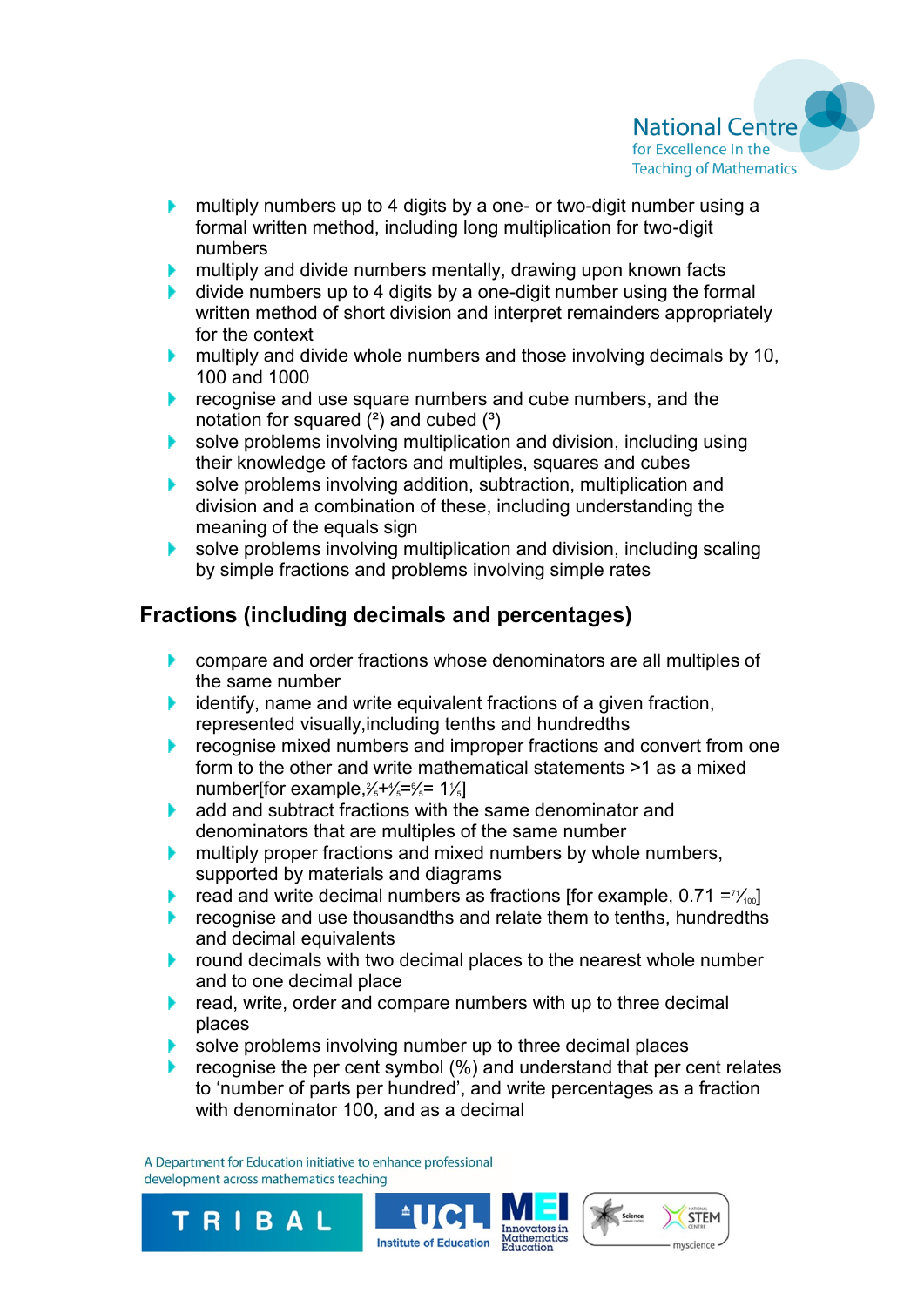

solve problems which require knowing percentage and decimal equivalents of  $\frac{1}{2}$ ,  $\frac{1}{4}$ ,  $\frac{1}{5}$ ,  $\frac{2}{5}$  and those fractions with a denominator of a multiple of 10 or 25.

### **Measurement**

- **Convert between different units of metric measure (for example,** kilometre and metre; centimetre and metre; centimetre and millimetre; gram and kilogram; litre and millilitre)
- k. understand and use approximate equivalences between metric units and common imperial units such as inches, pounds and pints
- measure and calculate the perimeter of composite rectilinear shapes in Þ. centimetres and metres
- k. calculate and compare the area of rectangles (including squares), and including using standard units, square centimetres  $\text{(cm}^2\text{)}$  and square metres  $(m<sup>2</sup>)$  and estimate the area of irregular shapes
- estimate volume [for example, using 1  $cm<sup>3</sup>$  blocks to build cuboids (including cubes)] and capacity [for example, using water]
- solve problems involving converting between units of time Þ.
- use all four operations to solve problems involving measure [for Þ. example, length, mass, volume, money] using decimal notation, including scaling.

### **Geometry - properties of space**

- identify 3-D shapes, including cubes and other cuboids, from 2-D representations
- $\blacktriangleright$  know angles are measured in degrees: estimate and compare acute, obtuse and reflex angles
- draw given angles, and measure them in degrees (°)
- identify:
	- angles at a point and one whole turn (total  $360^\circ$ )
	- angles at a point on a straight line and  $\frac{1}{2}$  a turn (total 180°)
	- **►** other multiples of 90°
- use the properties of rectangles to deduce related facts and find Þ. missing lengths and angles
- distinguish between regular and irregular polygons based on reasoning Þ. about equal sides and angles.

A Department for Education initiative to enhance professional development across mathematics teaching

TRIBAL